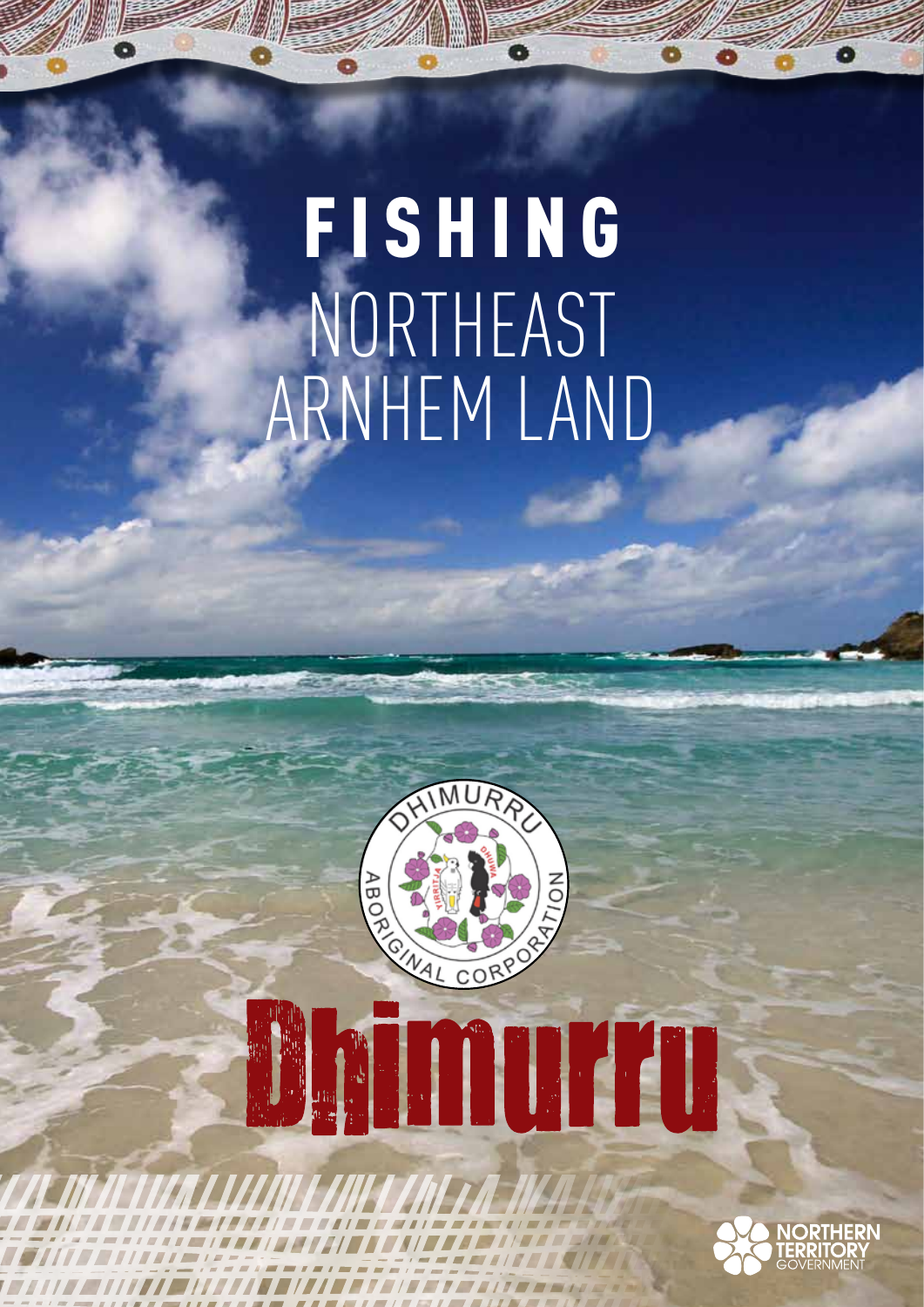

# WELCOME TO COUNTRY

### **The Yol**\**u Traditional Owners of this area welcome you to our country. We ask that you respect and recognise the cultural importance of our land and waters when you are here.**

Yolnu are proud of our tradition of only harvesting what we need and using our catch to the fullest. Please remain sensitive to our cultural environment and how marine life is caught and utilised within it.

Everything in the Yolnu universe belongs to one of two basic divisions, or moieties, called Dhuwa and Yirritja. Within each moiety, people belong to smaller groups called clans, each with its own language. Clan members own areas of land and sea, but the relationship is much more complex than just caring for, or owning the land. Yolnu often say that we 'come from' the land, or we 'are the land'.

The extreme importance of the widespread network of kinship in Yolnu society means that most people would know their relationship to a wide number of places in terms of their relationship to the people who own them.

Yolnu are concerned for your safety and wellbeing, so if you are uncertain of where you can go and what you can do, please contact the Dhimurru Aboriginal Corporation on 08 8939 2700. We kindly request that all visitors adhere to our rights of occupation and respect our privacy.

# CODE OF CONDUCT

### **Recognise the cultural and spiritual attachment Yol**\**u people have to the land and water**

- Respect cultural ceremonies. This may mean that a particular area is temporarily closed to access.
- Be courteous to other water users and those who belong to the local Yolnu community.
- Do not land ashore without first obtaining an access permit, from either the Northern Land Council or Dhimurru Aboriginal Corporation.

### **Respect sacred sites**

- Do not enter any part of the waters containing identified sacred sites.
- Take care when boating to avoid damaging sensitive areas.

### **Take no more than you need**

• Carefully return excess or unwanted fish into the water using best practice catch and release methods.

### **Understand and observe all fishing regulations and report suspicious fishing activity**

• Keep up-to-date with regulations and observe them. They are based on the best available scientific evidence.

### **Prevent pollution and protect wildlife by removing rubbish**

• Dispose of rubbish correctly to avoid potentially entrapping birds and aquatic creatures.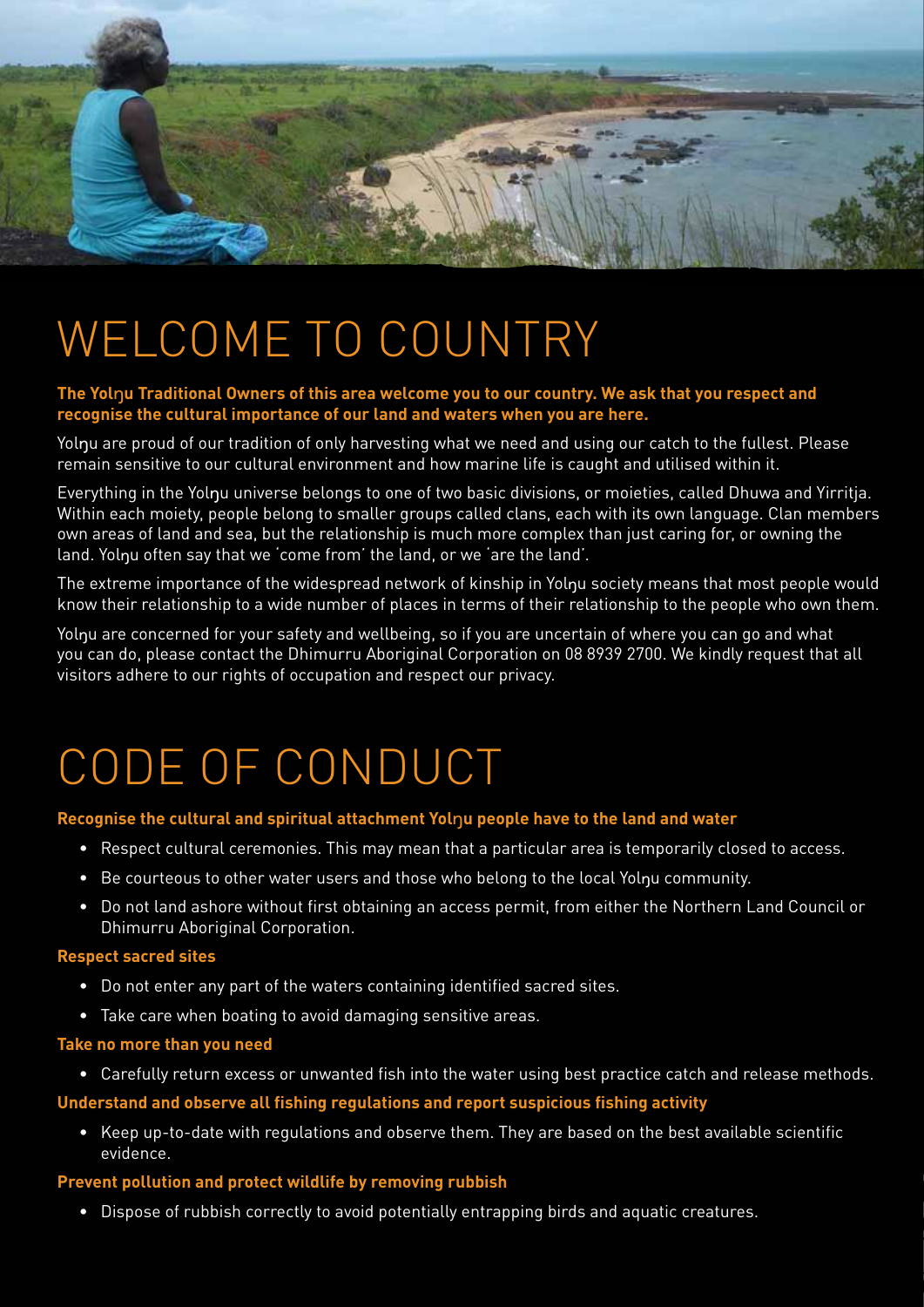Bonner Rocks

# STAY SAFE ON THE WATER, AND SLOW DOWN.

O

**Poor visibility, speeding boats and hazards under the water can cause accidents. For your safety, and the safety of all water users, please follow these rules:**

- Slow down if you can't see well. It's dangerous to travel at speed in the rain, fog, mist, smoke and glare.
- Slow down at night, and take special precautions. Potential hazards may not be lit or easily seen.
- Slow down on busy waterways, when you are near moored or anchored vessels, and around working vessels or larger vessels which may have difficulties manoeuvring.
- Slow down in shallow areas and if you aren't familiar with the waterway. Not all hazards will be marked or lit, and water depth can change quickly.
- Slow down in bad weather. Wind, waves and currents can affect the ability of boats to manoeuvre safely.



### **Their habitat is under threat from boats travelling at high speeds and anchoring in their nesting and feeding areas. Help preserve the habitat and save our wildlife**

- Don't speed through the nesting and feeding grounds.
- Don't anchor over seagrass and try to avoid fragile coral beds. If you are not sure where they are, contact Dhimurru Aboriginal Corporation for more information.
- Don't anchor in narrow channels.



### BE CROCWISE

Saltwater crocodiles inhabit the area and are potentially dangerous to humans. Do not swim in any waters or approach the edge of waterways. Clean fish away from the water's edge. www.becrocwise.nt.gov.au

Please be aware that this map is only a guide and does not depict all hazards and should not be used for navigation.

*<sup>W</sup>ong<sup>a</sup> <sup>C</sup><sup>r</sup>ee<sup>k</sup>*

Gapuru emorial Pa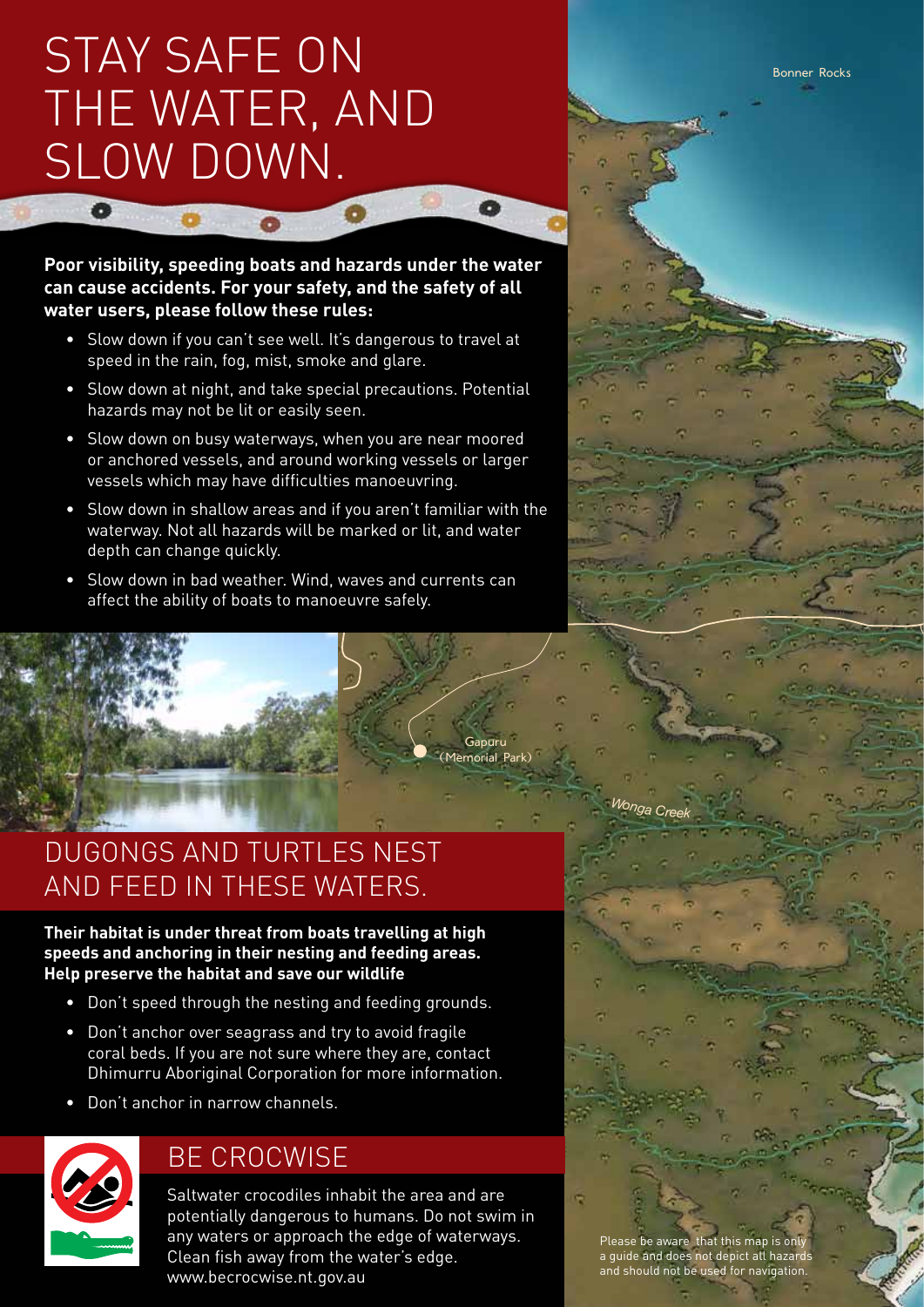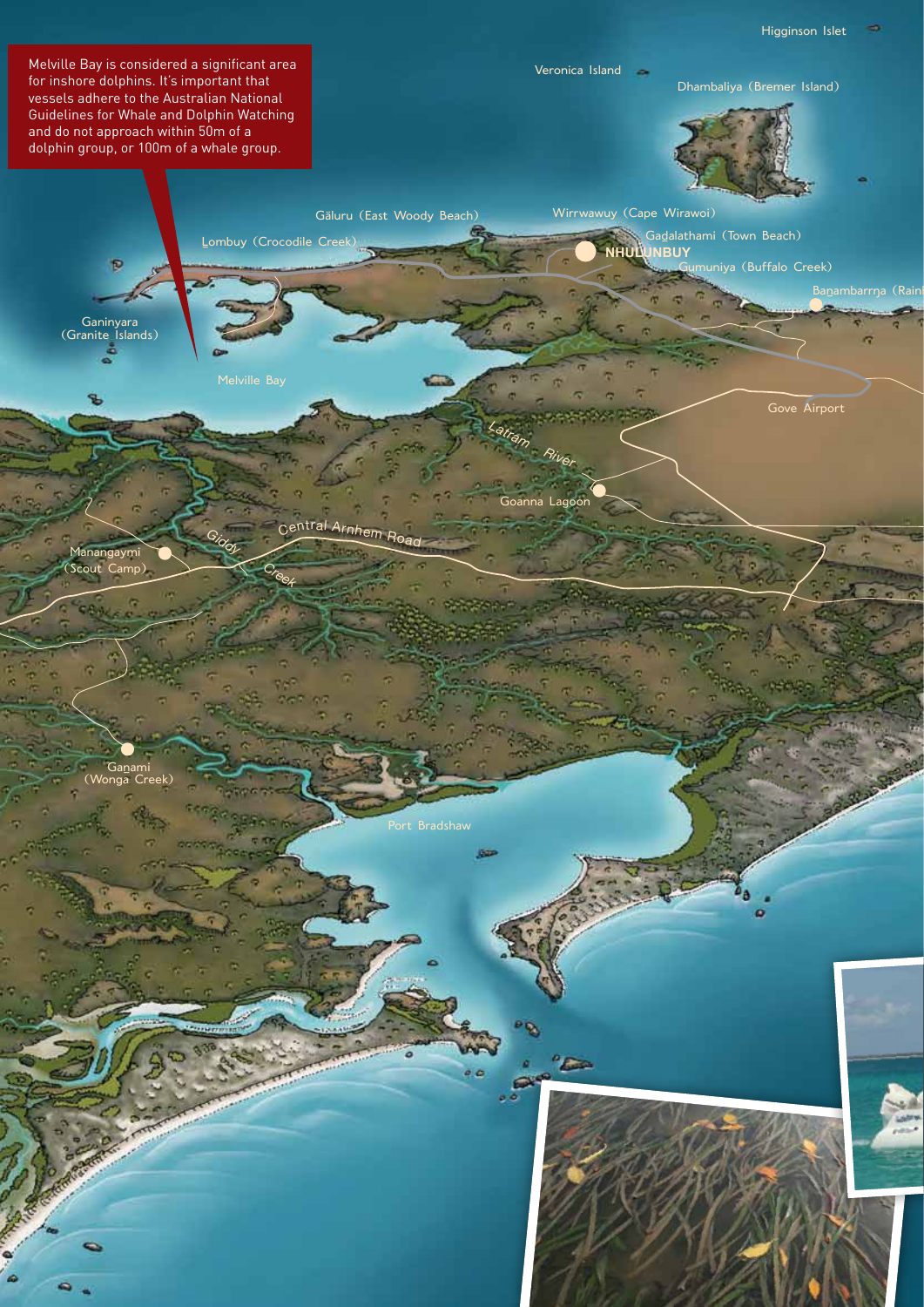# FISHING RESPONSIBLY

Possession limits are the maximum number of fish you may have in your possession, however you should only take enough for your immediate needs.

**Fishing for reef fish? Be barotrauma aware.**

Don't target reef fish for catch and release when fishing in a depth of 10 metres or more.

Keep the reef fish you catch and utilise them, within possession limits, as released fish are unlikely to survive.

For more information on recreational fishing and possession limits, visit the NT Fisheries website: www.fisheries.nt.gov.au

Yarrapay (Rocky Point)

Barinura (Little Bondi) Numuy (Turtle Beach)

Binydjarrna (Daliwuy) Garanhan (Maccassan)

Wanuwuy

### (Cape Arnhem)

For more information regarding

visit www.aapant.org.au and www.environment.gov.au

sacred site and biodiversity protection

# Raŋura

**YIRRKALA**



## DHIMURRU INDIGENOUS Protected Area (IPA)

owned. It is not Crown land, nor public land. You must obtain permission before going ashore onto aboriginal land.

To apply for an access permit or for more information please contact the Northern Land Council (NLC) on 08 8986 8500 or Dhimurru Aboriginal Corporation on 08 8939 2700, or visit www.dhimurru.com.au. The Terrestrial Zone (Aboriginal Land)



Sea Country Zone (Collaborative Management)

ow Cliffs)

Gove Mine